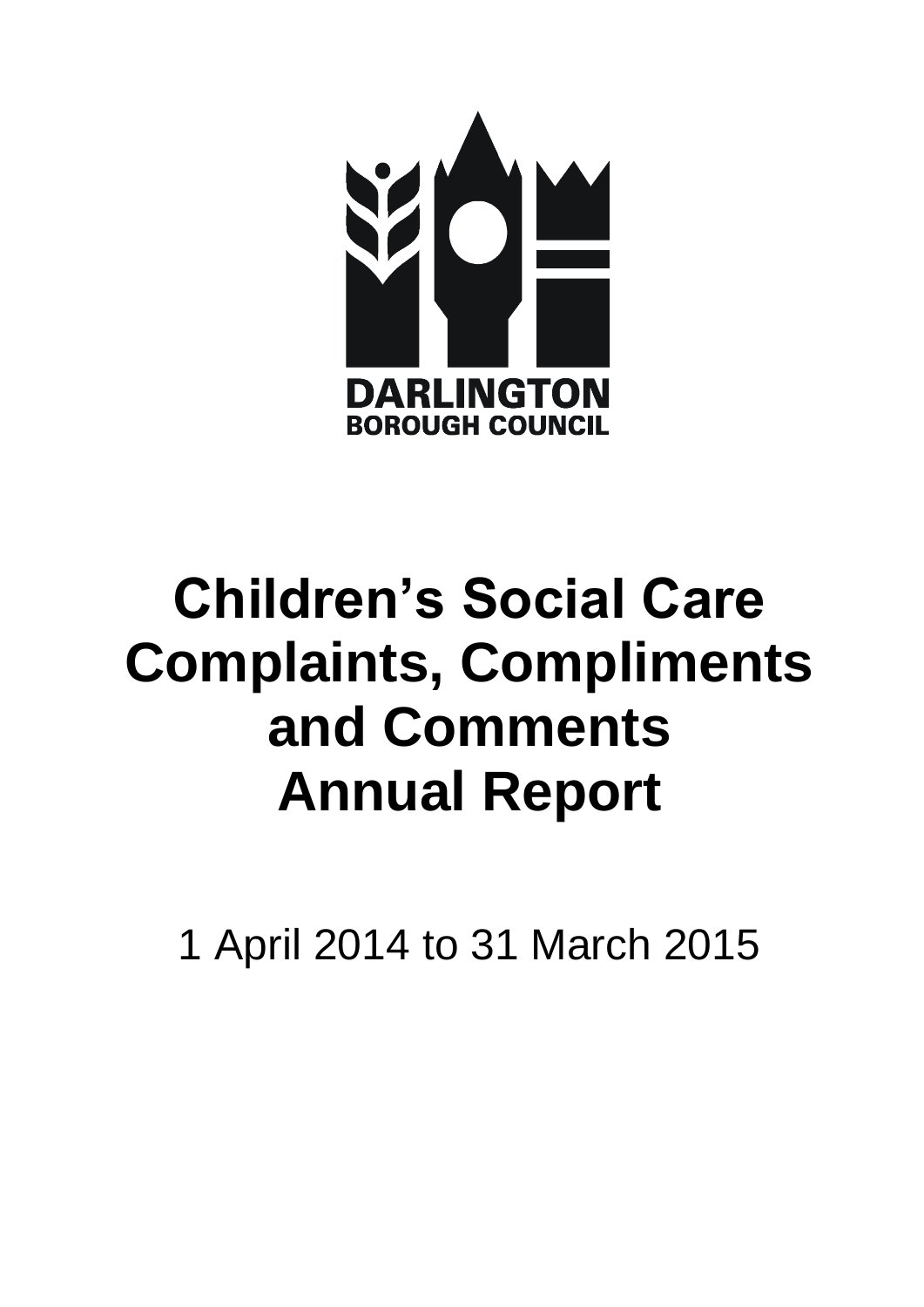# **Contents**

| Total Complaints, Compliments and Comments received 2014/15 5          |  |
|------------------------------------------------------------------------|--|
|                                                                        |  |
|                                                                        |  |
| Breakdown of Stage 3 complaints by Service Area/Team10                 |  |
|                                                                        |  |
|                                                                        |  |
|                                                                        |  |
|                                                                        |  |
|                                                                        |  |
|                                                                        |  |
|                                                                        |  |
|                                                                        |  |
|                                                                        |  |
|                                                                        |  |
| Performance against the Children's Social Care Complaints, Compliments |  |
|                                                                        |  |
|                                                                        |  |
|                                                                        |  |
|                                                                        |  |
|                                                                        |  |
|                                                                        |  |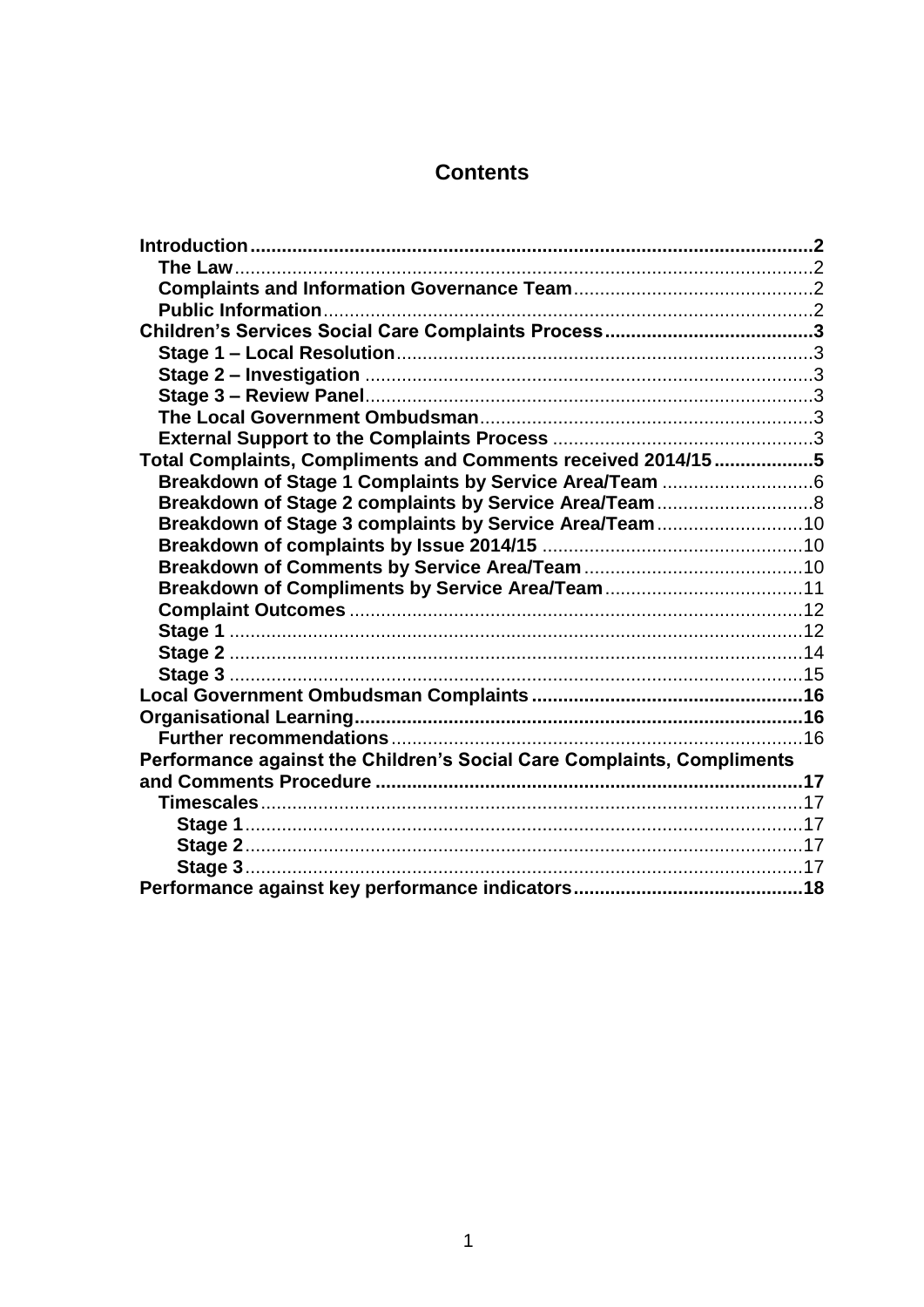# <span id="page-2-0"></span>**Introduction**

Darlington Children's Social Care welcomes complaints, compliments and comments as a way of improving service delivery to children, young people and their families. The purpose of this report is to inform the service users, carers, the public, Council Members and Children's Social Care staff of the effectiveness of the Children's Social Care Complaints, Compliments and Comments Procedure (the Procedure). The report identifies topics and trends in relation to complaints information, makes suggestions for service improvements, where appropriate and identifies areas of organisational learning that have taken place in relation to people, policy and process.

## <span id="page-2-1"></span>**The Law**

The Council is required by law to have management arrangements in place for considering children's social care representations, including complaints, under the Children Act 1989. National legislative procedures for social care were amended in September 2006 with the introduction of the Children Act 1989 Representation Procedure (England) Regulations 2006 (the Regulations). It is a requirement of the Regulations that the Council publishes an annual report. In addition to the Regulations the Department for Education and Skills produced some comprehensive guidance for local authorities on managing complaints, called 'Getting the Best from Complaints'.

Key features of the Regulations include:

- A requirement for local authorities to appoint a Complaints Manager;
- A requirement for review panels to be retained by local authorities but with more robust arrangements for constituting and running them; and
- A 12 month time limit to make complaints.

## <span id="page-2-2"></span>**Complaints and Information Governance Team**

The Complaints and Information Governance Manager is appointed as the 'Complaints Manager' in accordance with the requirements of the Regulations. The Complaints and Information Governance (CIG) Team is independent of Children's Social Care operational line management. This ensures a high level of independence in the way children's social care complaints are managed within the Council.

#### <span id="page-2-3"></span>**Public Information**

We are committed to making sure that everyone has equal access to all our services, including the Procedure. To help make the Procedure easily accessible we have produced two leaflets (one for children and young people and one for adults) covering all Council services to reflect the single point of access for complainants within the Council. The leaflets are available in all Council buildings. They have been written in line with the Plain English Campaign standards. The title is written in the most commonly used community languages and it contains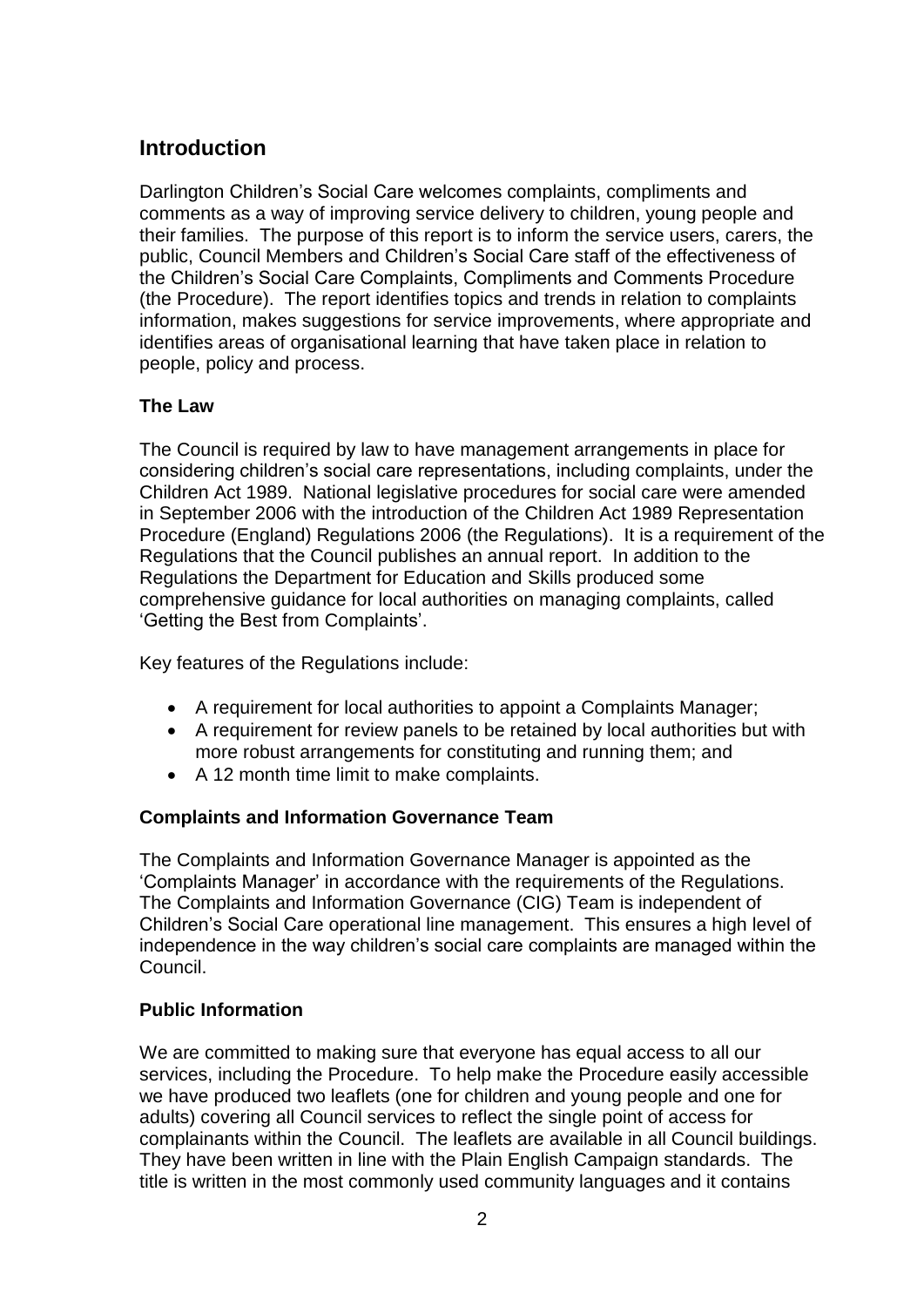details on how to access the information in other formats, for example, large print, audio and Braille.

The leaflet for children and young people was developed in conjunction with Connexions and young people to try and engage more young people in the process.

Information is available on the Council's website. There is also an electronic form which people can use to make a complaint, pay someone a compliment or pass comment on Council services. People may make a complaint in any format they wish. This can be in writing, by email, via the web, over the phone, in person or by any other reasonable means.

The Complaints Manager can arrange advocates and interpreters (including British Sign Language interpreters) where appropriate.

# <span id="page-3-0"></span>**Children's Services Social Care Complaints Process**

#### <span id="page-3-1"></span>**Stage 1 – Local Resolution**

This initial stage allows Children's Social Care managers the opportunity to try and resolve complaints locally, usually within the team being complained about.

#### <span id="page-3-2"></span>**Stage 2 – Investigation**

Stage 2 involves a full and formal investigation. An 'Independent Person' must also be appointed to oversee the investigation and report independently to Children's Social Care Services. Both the Investigating Officer and Independent Person produce reports, which are submitted to a senior manager who writes the final response to the complainant.

#### <span id="page-3-3"></span>**Stage 3 – Review Panel**

A review panel is convened when the complainant is dissatisfied with the Stage 2 response. The panel consists of an independent chairperson and two individuals who are independent of the Council.

#### <span id="page-3-4"></span>**The Local Government Ombudsman**

Although complainants can refer complaints at any stage to the Local Government Ombudsman **(**LGO) they will not normally investigate until the Council has conducted its own investigation and provided a response.

#### <span id="page-3-5"></span>**External Support to the Complaints Process**

#### National Youth Advocacy Service (NYAS)

Children and young people who would like an advocate can contact NYAS directly. If they complain to the Council the Complaints Manager will provide them with information and advice about the advocacy service provided by NYAS. The DfES '*Get it Sorted'* guidance states that more robust procedures should be put in place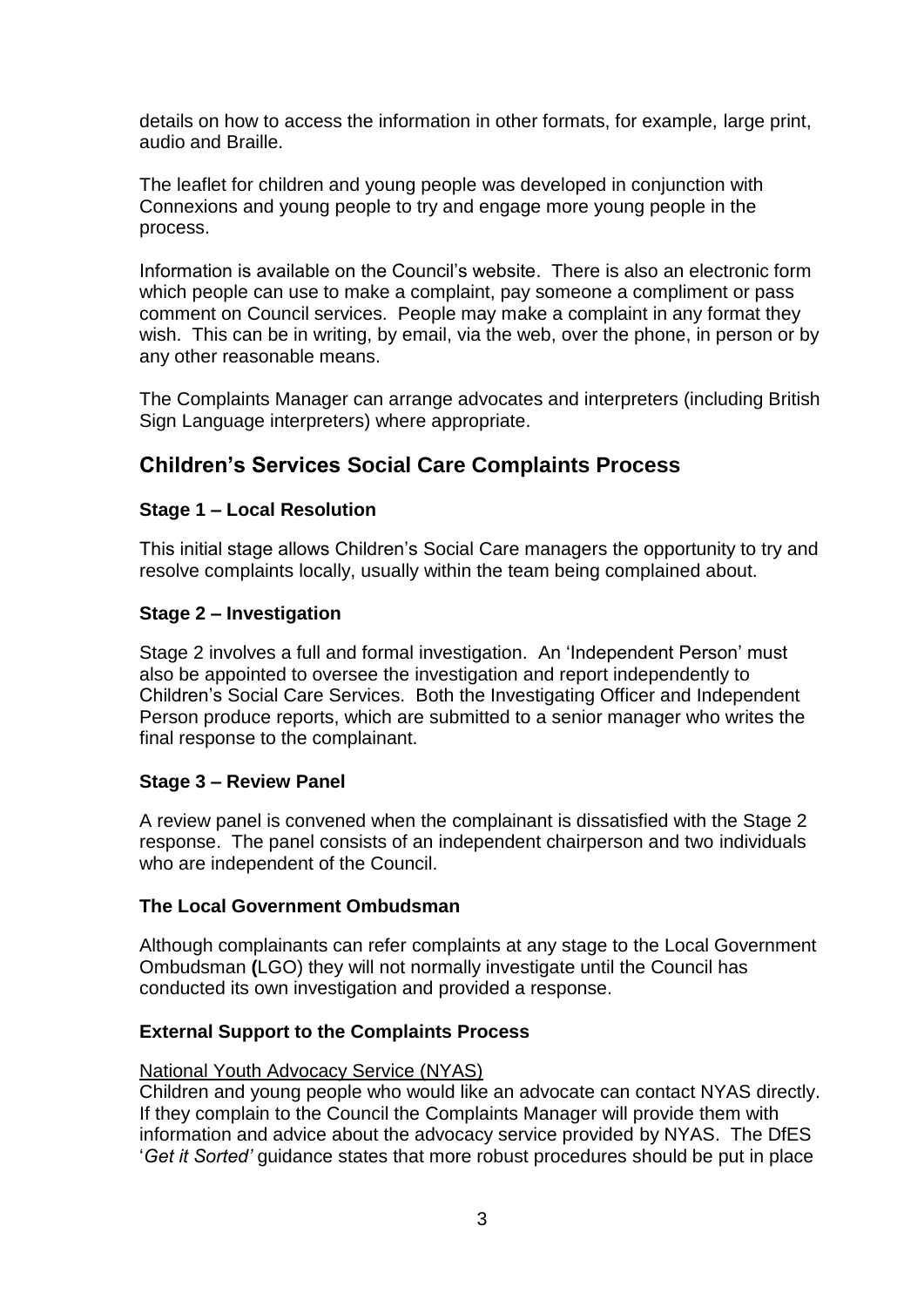to ensure children and young people are aware of the advocacy service and that it should be easy to access; the Council is committed to these principles.

#### **Investigating Officers**

While the Regulations do not require Investigating Officer's to be independent of the Council, we have signed up to a contract for the provision of Independent Investigating Officers.

#### Independent Persons

The Council has signed up to a contract for the provision of Independent Persons.

#### Review Panels

The Council has also signed up to a contract for the provision of an Independent Chair and Independent Panellist service.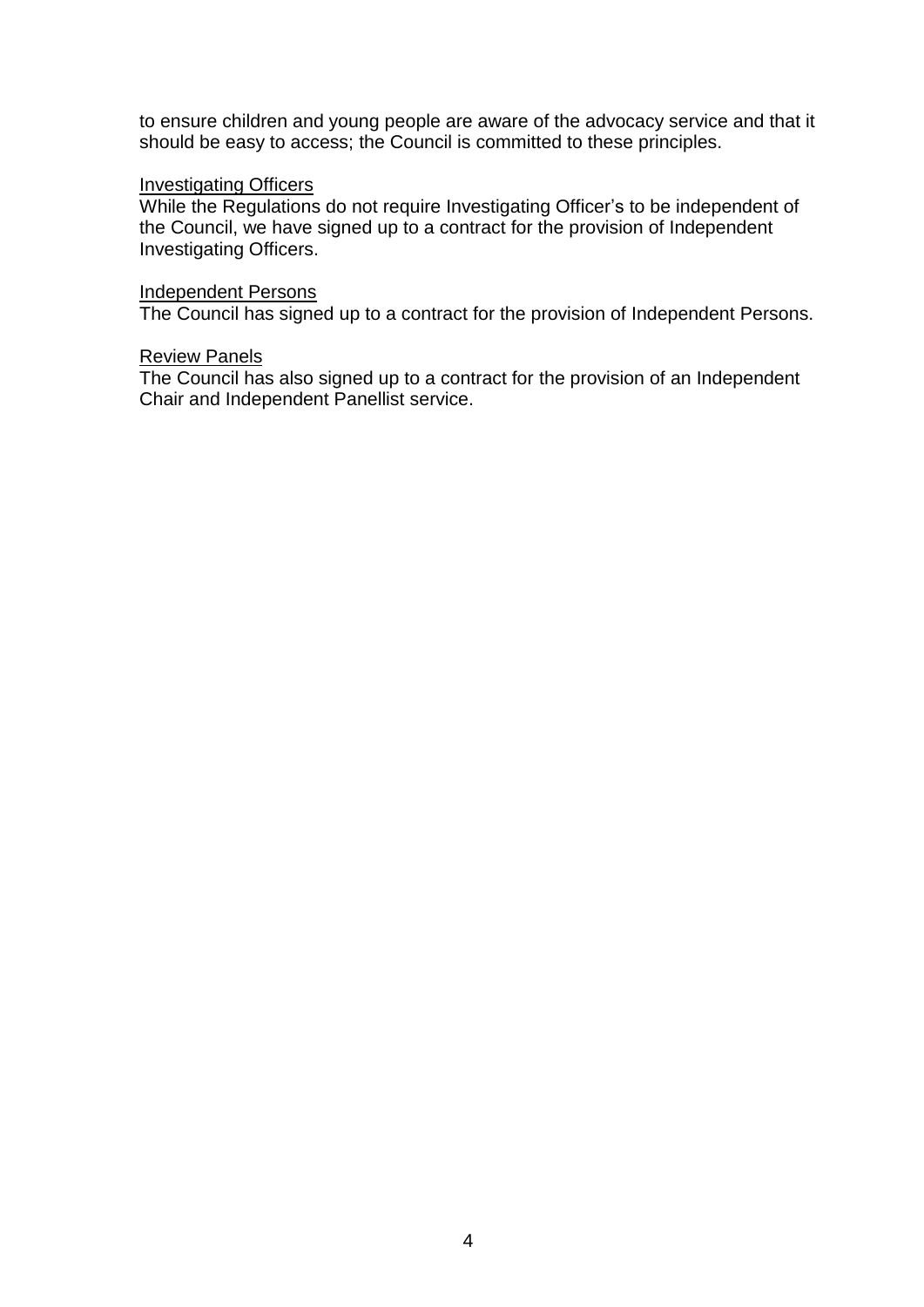

# <span id="page-5-0"></span>**Total Complaints, Compliments and Comments received 2014/15**

- We received 60 complaints during 2014/15, an increase from 46 in 2013/14 but less than the 63 complaints received in 2012/13.
- We received 12 compliments during 2014/15, an increase from six in 2013/14 but less than the 13 received in 2012/13.
- We received one comment in 2014/15, an increase from zero in 2013/14 back to the same level as 2012/13.
- We received seven non-qualifying complaints during 2014/15, an increase from six in 2013/14. These included complaints about matters that had been decided by a court and complaints about the content of Section 7 Welfare Reports and Section 47 Child Protection Reports. In all cases the complainant was advised of the reasons why we could not investigate their complaint and the most appropriate way to pursue the matter.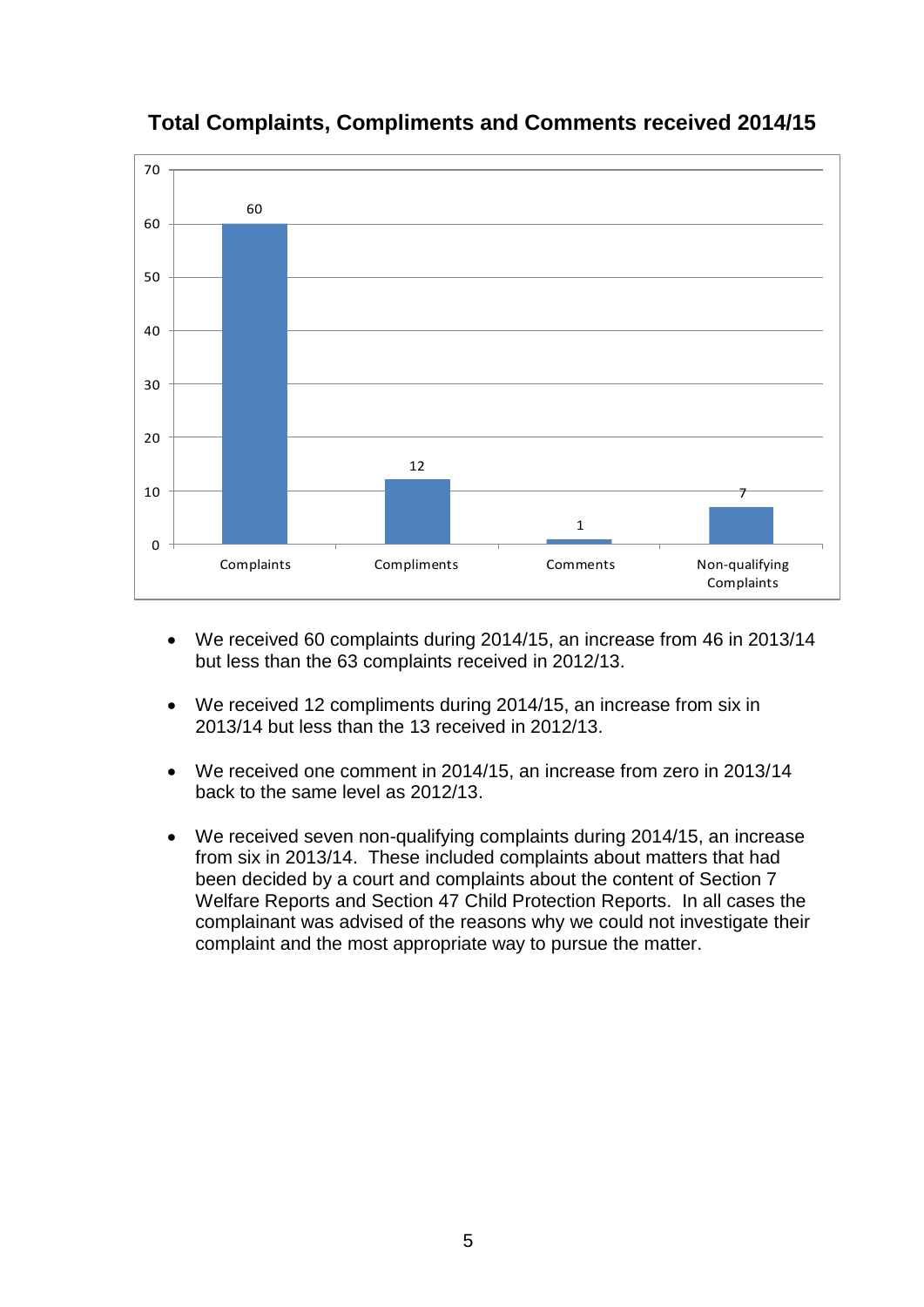<span id="page-6-0"></span>

#### **Breakdown of Stage 1 Complaints by Service Area/Team**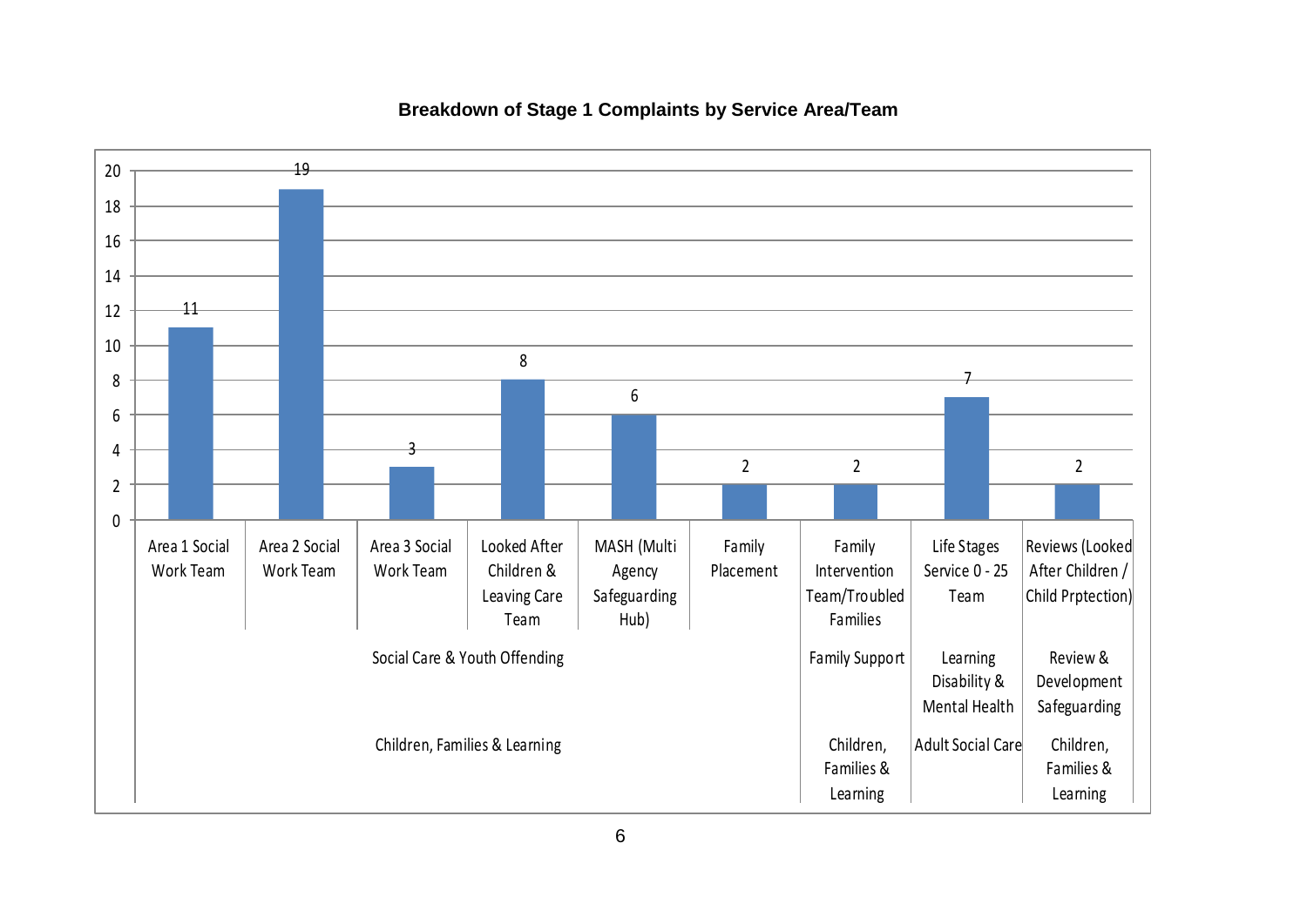11 complaints were received for Area 1 Social Work team, an increase from six in 2013/14.

19 complaints were received for Area 2 Social Work Team, a significant increase from eight in 2013/14.

Eight complaints were received for Looked After Children and Leaving Care Team, a decrease from 13 in 2013/14.

Seven complaints were received for Life Stages 0 – 25, an increase from one in 2013/14.

Six complaints were received for the MASH, a decrease from seven in 2013/14.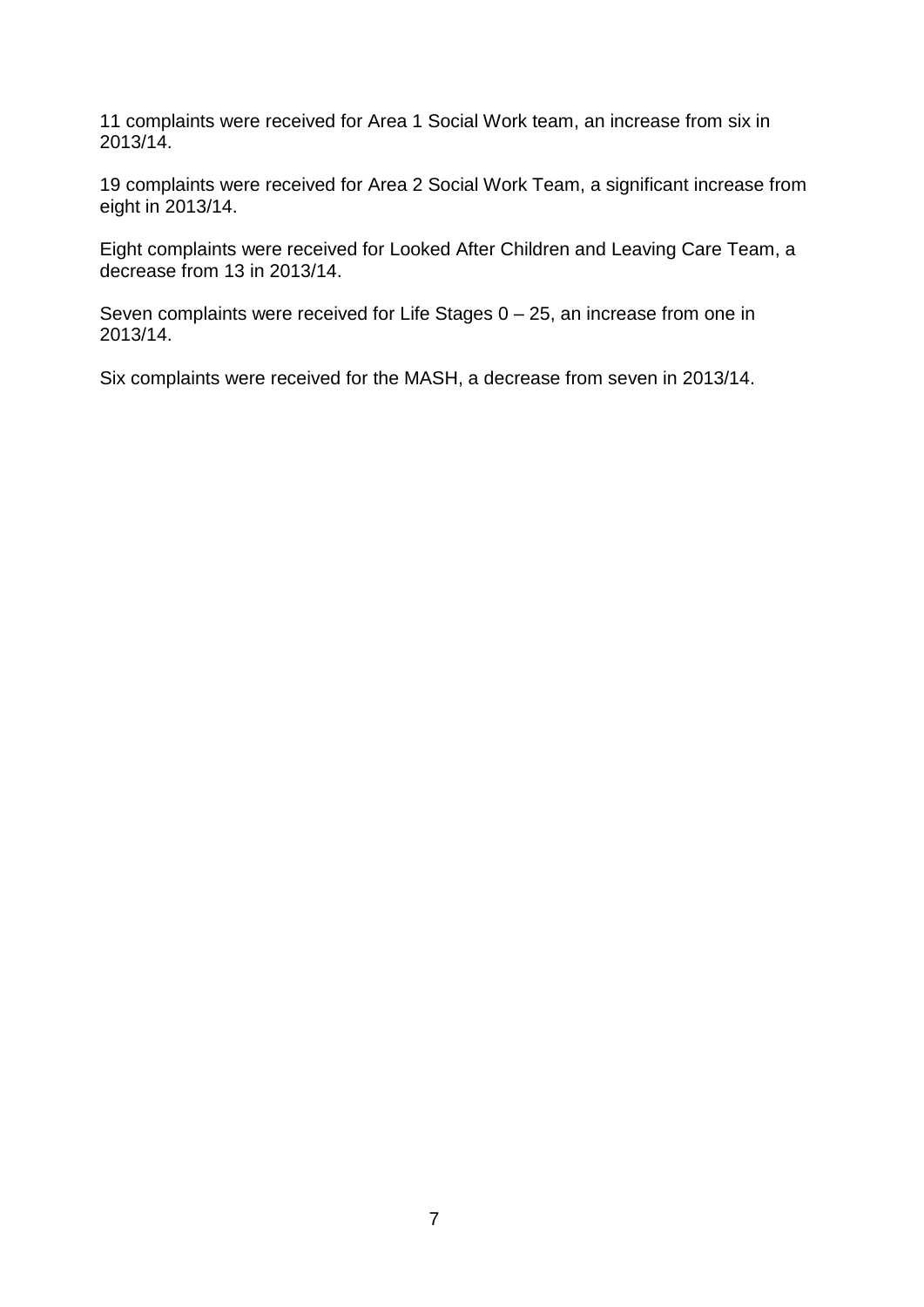#### **Breakdown of Stage 2 complaints by Service Area/Team**

<span id="page-8-0"></span>

Fifteen complaints were escalated to Stage 2 during 2014/15, compared to nine in 2013/14 and five in 2012/13.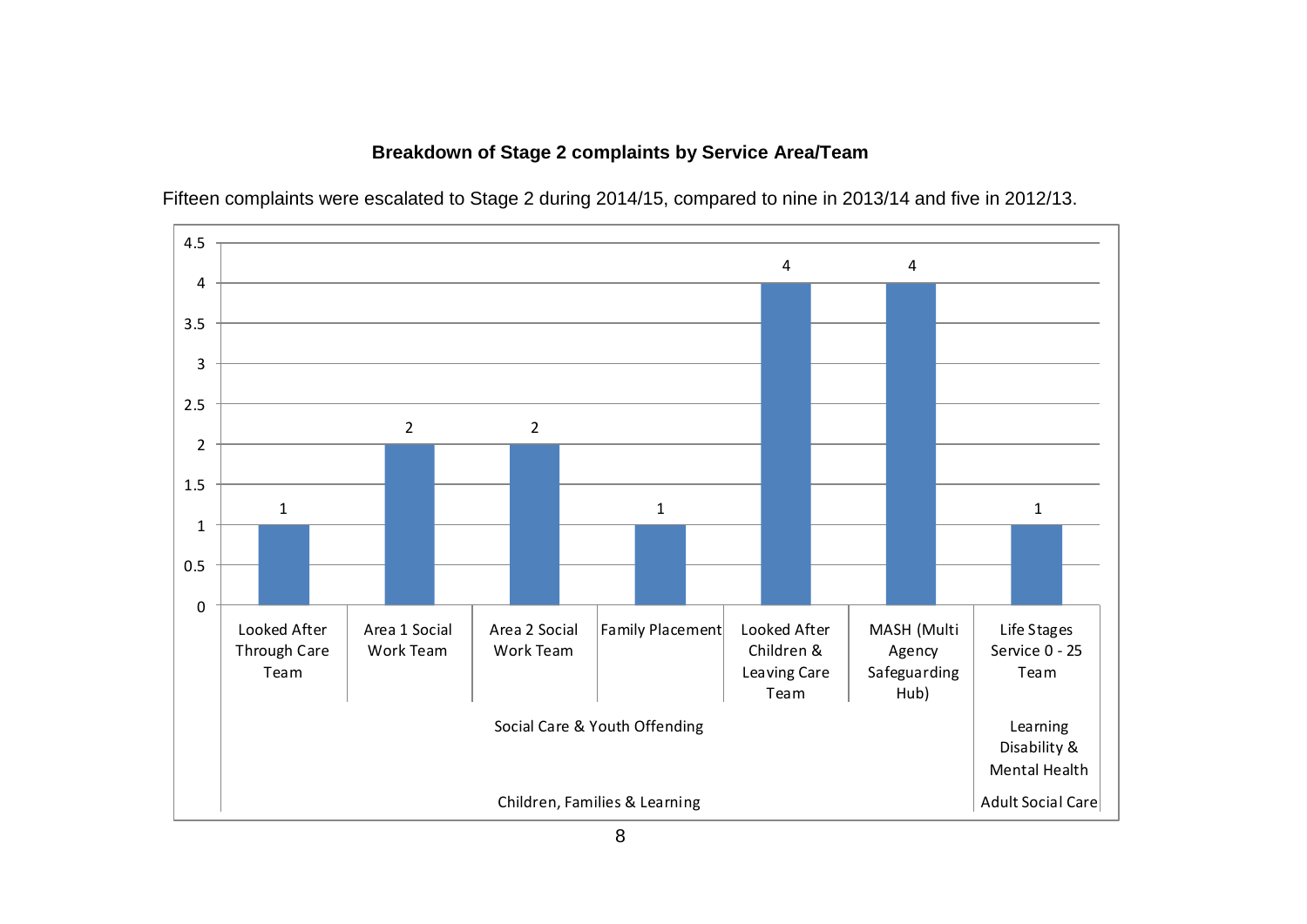The Looked After Through Care Team formerly the Looked After Children & Leaving Care Team received a combined total of five Stage 2 complaints, an increase from two in 2013/14.

Area 1 Social Worker Team received two Stage 2 complaints, an increase from zero in 2013/14.

Area 2 Social Worker Team received two Stage 2 complaints, an increase from one in 2013/14.

Family Placement received one Stage 2 complaint, the same number as in 2013/14.

MASH received four Stage 2 complaints, an increase from two in 2013/14.

Life Stages 0 – 25 Team received one Stage 2 complaint, the same number as in 2013/14.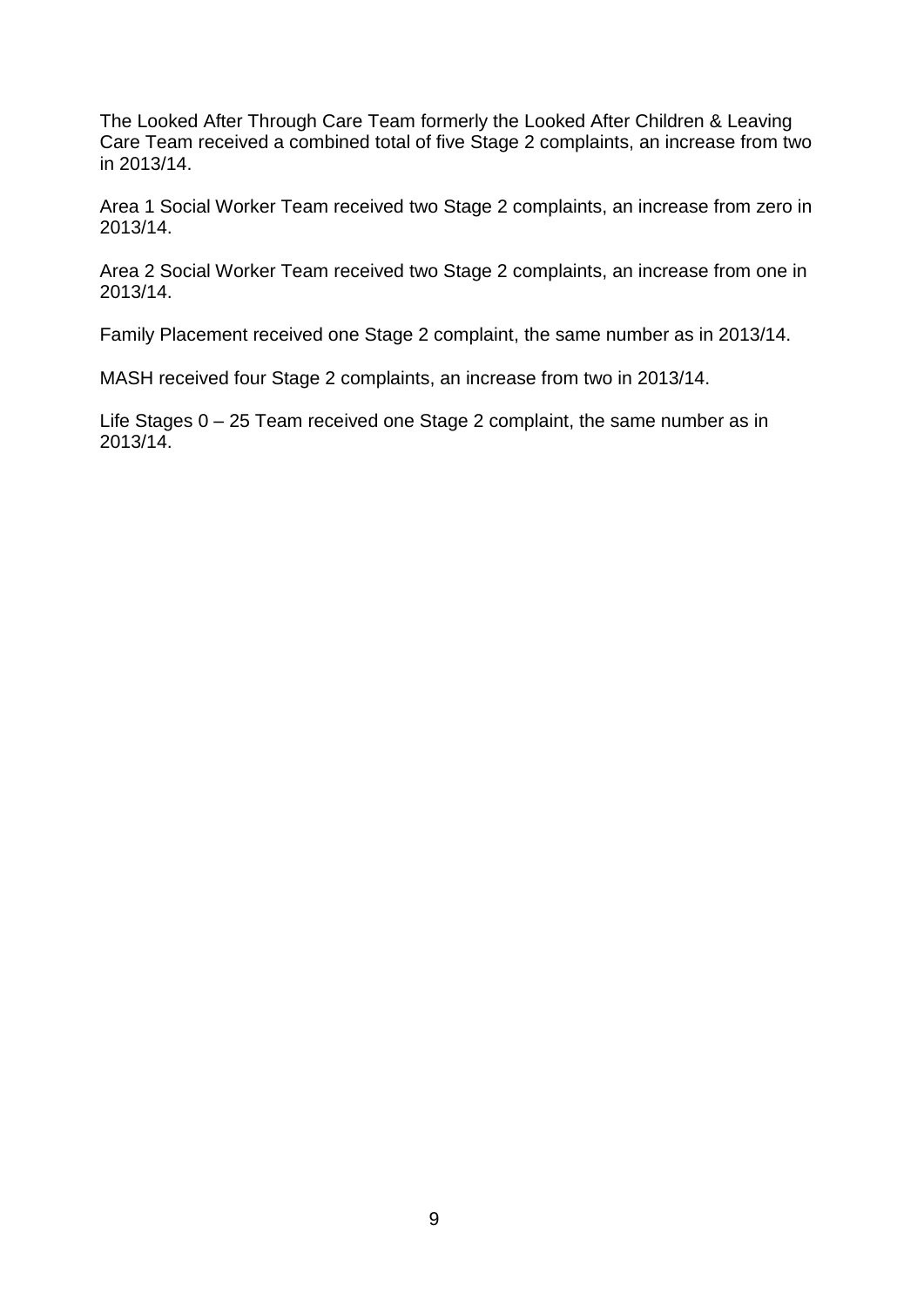## **Breakdown of Stage 3 complaints by Service Area/Team**

<span id="page-10-0"></span>One complaint was escalated to Stage 3 during 2014/15, compared to none in 2013/14 and 2012/13.

This complaint was for Social Care and Youth Offending, Specialist Assessment & Intervention, Area 2.

<span id="page-10-1"></span>

## **Breakdown of complaints by Issue 2014/15**

A total of 61 issues were logged as a result of the 60 complaints received.

There was an increase in the number of complaints received about service provision, 30 compared to 21 in 2013/14. For the third consecutive year this remains the most common issue complained about.

The second most commonly complained about issue remained staff attitude/behaviour, 12 complaints compared to nine in 2013/14.

There was a reduction in complaints about communication, four compared to seven in 2013/14.

## **Breakdown of Comments by Service Area/Team**

<span id="page-10-2"></span>One comment was received for Children, Families & Learning, Social Care & Youth Offending, Looked After Children & Leaving Care Team.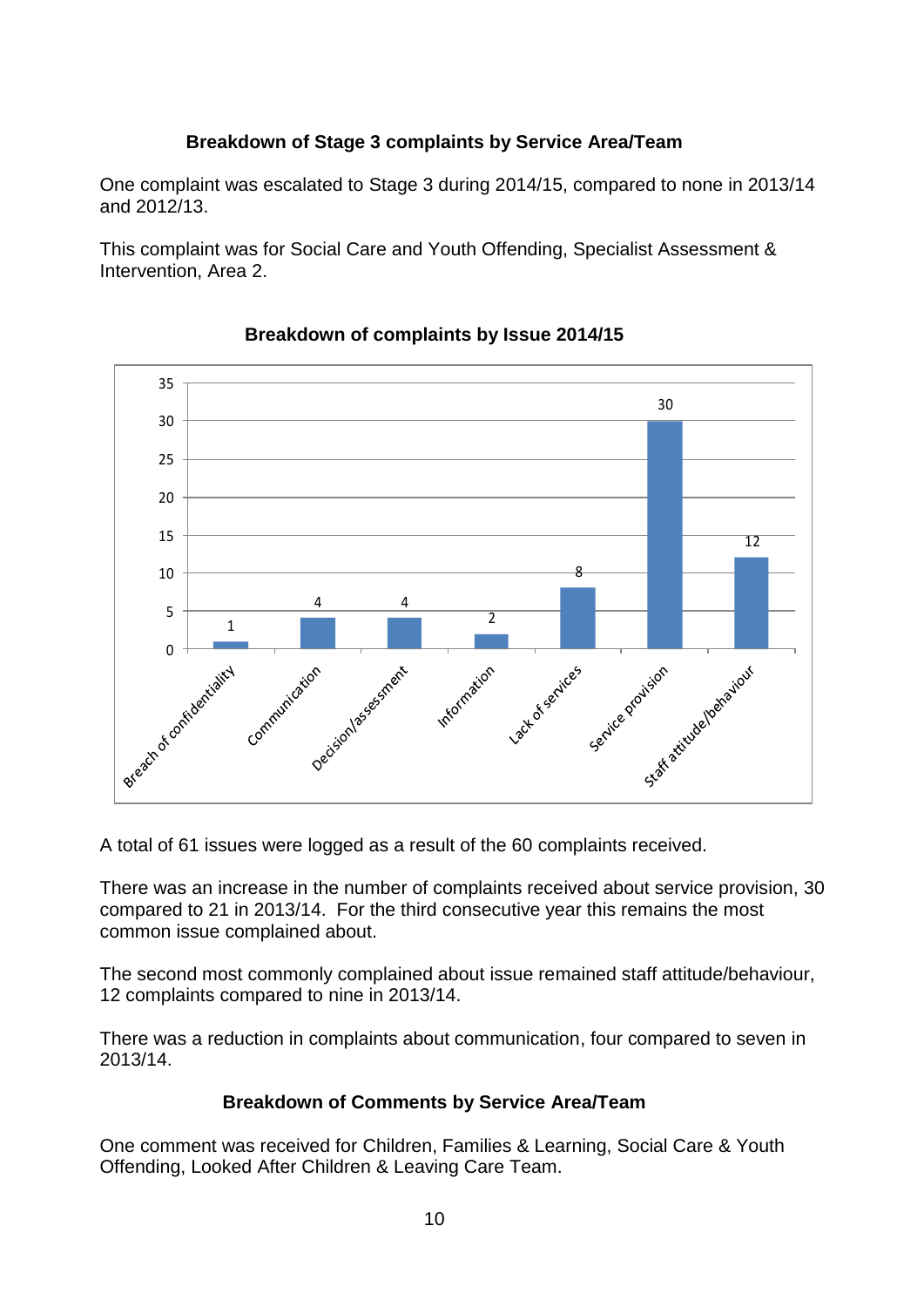<span id="page-11-0"></span>

#### **Breakdown of Compliments by Service Area/Team**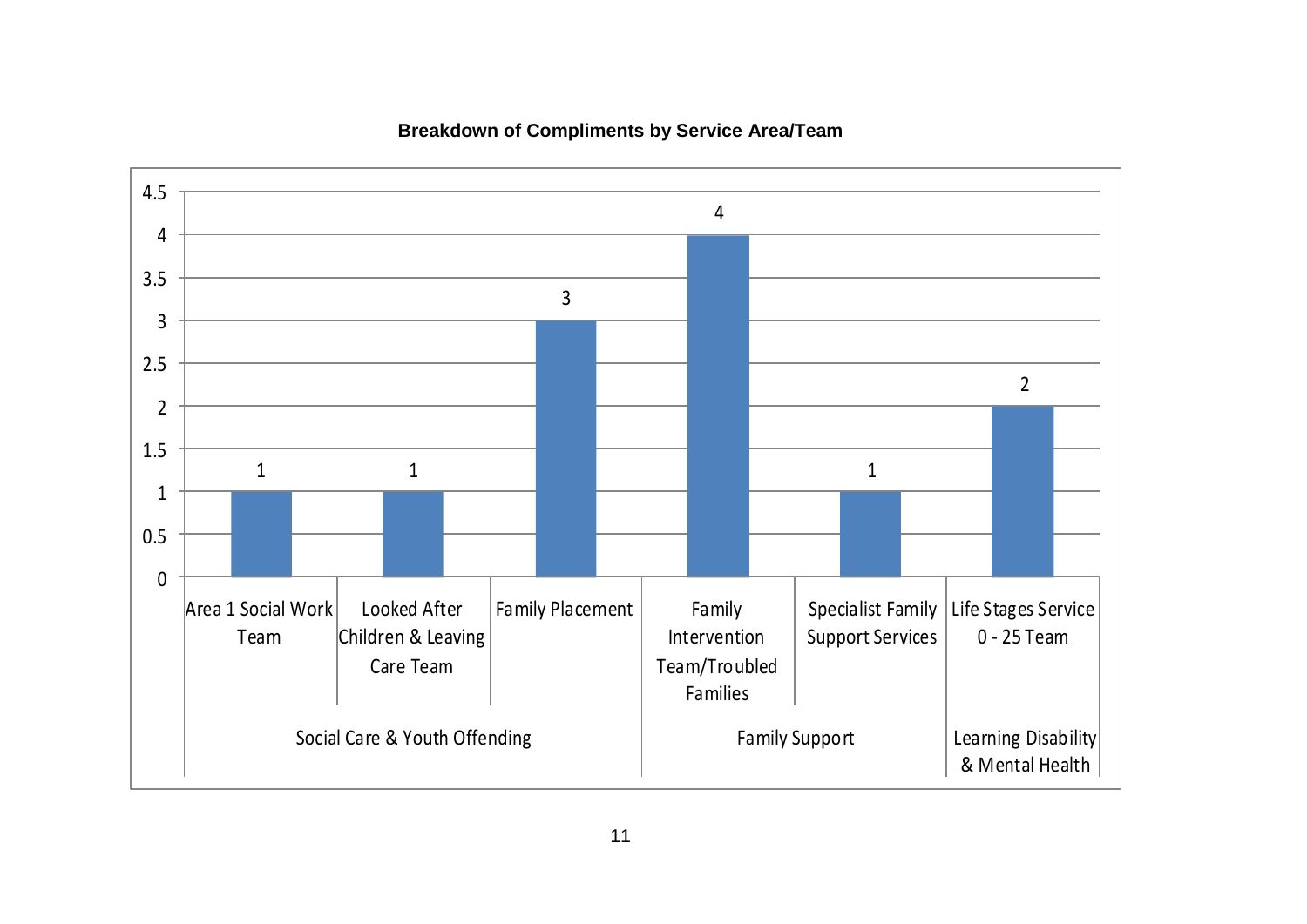# **Complaint Outcomes**

The below tables show the decisions reached on complaints during 2014/15.

<span id="page-12-1"></span><span id="page-12-0"></span>

| <b>Service Area/Team</b>                                              | Inconclusive | <b>Not Upheld</b> | <b>Partially Upheld</b> | Upheld | Withdrawn | <b>Total</b> |
|-----------------------------------------------------------------------|--------------|-------------------|-------------------------|--------|-----------|--------------|
| People                                                                | ∩            | 0                 | ∩                       | $\cap$ | 0         | $\Omega$     |
| Children Families & Learning                                          |              | ი                 |                         |        | U         |              |
| Social Care and Youth Offending                                       |              |                   |                         |        |           |              |
| Child Care Duty                                                       |              |                   |                         |        |           |              |
| <b>Total for Child Care Duty</b>                                      |              |                   |                         |        |           |              |
| Children in Our Care                                                  |              |                   |                         |        |           |              |
| Looked After Through Care<br>Team                                     |              |                   |                         |        | U         |              |
| <b>Total for Children in Our Care</b>                                 |              |                   |                         |        |           |              |
| Specialist Assessment &<br>Intervention                               | ∩            | n                 |                         |        | U         |              |
| Area 1                                                                |              | 0                 |                         |        | ∩         |              |
| Area 3                                                                |              |                   |                         |        | 0         |              |
| <b>Total for Specialist Assessment &amp;</b><br><b>Intervention</b>   |              | Λ                 |                         |        | Ω         |              |
| <b>Total for Social Care and Youth Offending</b>                      |              |                   |                         |        |           |              |
| <b>Total for Children Families &amp; Learning</b>                     |              |                   |                         |        |           |              |
| <b>Total for People</b>                                               | 0            |                   | 2                       | O      |           |              |
| Services for People                                                   |              | n                 |                         |        | O         |              |
| Children, Families & Learning                                         |              | n                 |                         |        | O         |              |
| Family Support                                                        |              | 0                 |                         |        | ∩         |              |
| Family Intervention<br><b>Team/Troubled Families</b>                  |              | 0                 |                         |        | ∩         |              |
| <b>Total for Family Intervention</b><br><b>Team/Troubled Families</b> | O            | Ω                 |                         |        | 0         |              |
| <b>Total for Family Support</b>                                       |              | Ω                 |                         |        |           |              |
| Review & Development<br>Safeguarding                                  | n            | <sup>0</sup>      |                         |        | 0         |              |
| Reviews (LAC / CP)                                                    |              | o                 |                         |        | O         |              |
| Total for Reviews (LAC / CP)                                          |              |                   |                         |        |           |              |
| <b>Total for Review &amp; Development</b><br><b>Safeguarding</b>      |              |                   |                         |        |           |              |
| Social Care & Youth Offending                                         | $\Omega$     | 0                 |                         | 0      | $\Omega$  | $\Omega$     |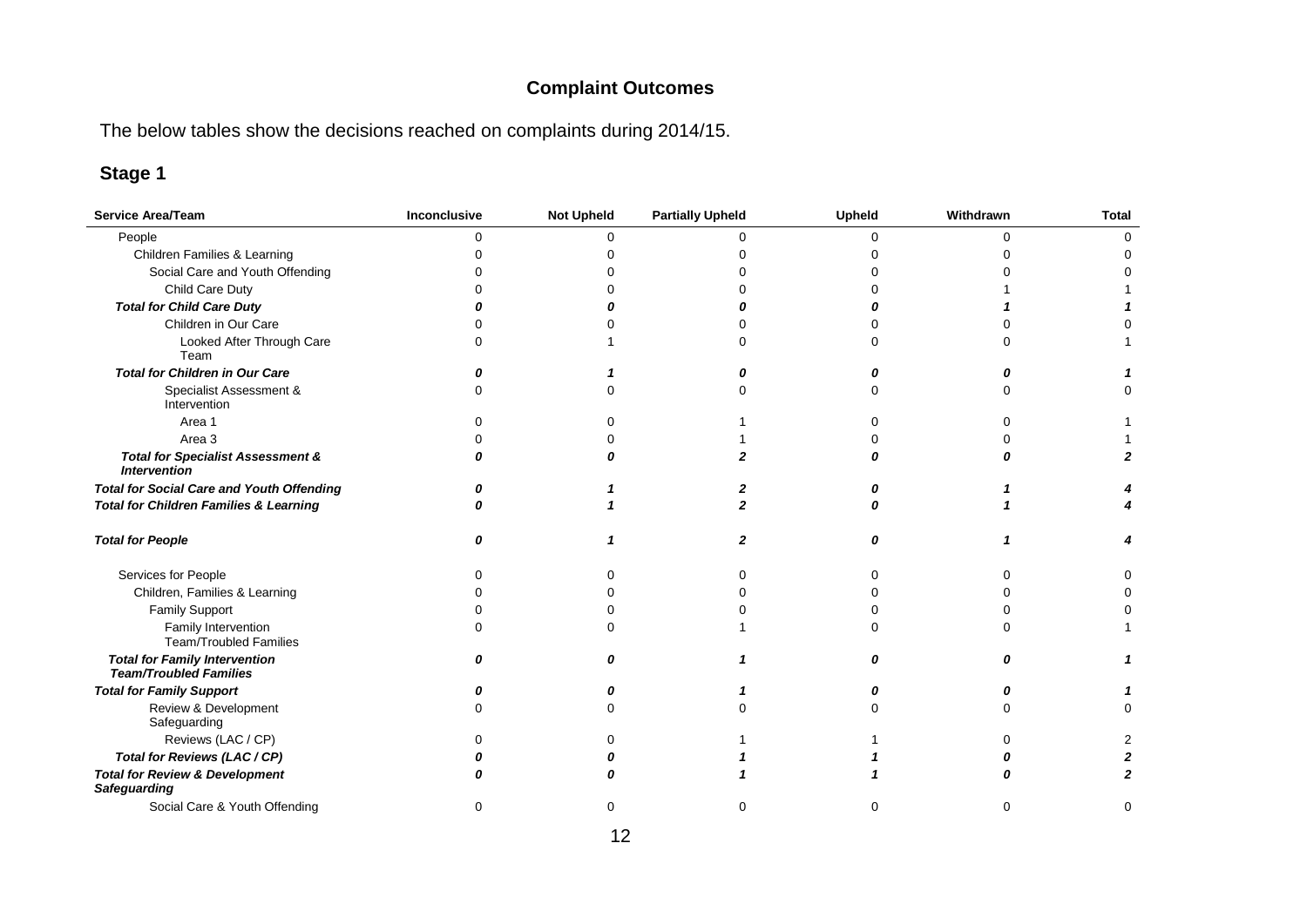| Area 1 Social Work Team                                            |    |    |  |    |
|--------------------------------------------------------------------|----|----|--|----|
| <b>Total for Area 1 Social Work Team</b>                           |    |    |  |    |
| Area 2 Social Work Team                                            |    |    |  | 16 |
| <b>Total for Area 2 Social Work Team</b>                           |    |    |  | 16 |
| Area 3 Social Work Team                                            |    |    |  |    |
| <b>Total for Area 3 Social Work Team</b>                           |    |    |  |    |
| Family Placement                                                   |    |    |  |    |
| <b>Total for Family Placement</b>                                  |    |    |  |    |
| Looked After Children & Leaving<br>Care Team                       |    |    |  |    |
| Total for Looked After Children &<br><b>Leaving Care Team</b>      |    |    |  |    |
| <b>MASH</b>                                                        |    |    |  |    |
| <b>Total for MASH</b>                                              |    |    |  |    |
| <b>Total for Social Care &amp; Youth Offending</b>                 |    |    |  | 40 |
| <b>Total for Children, Families &amp; Learning</b>                 | 11 | 21 |  | 43 |
| <b>Adult Social Care</b>                                           |    |    |  |    |
| Learning Disability & Mental<br>Health                             |    |    |  |    |
| Life Stages Service 0 - 25<br>Team                                 |    |    |  | 5  |
| <b>Total for Learning Disability &amp; Mental</b><br><b>Health</b> |    |    |  |    |
| <b>Total for Adult Social Care</b>                                 |    |    |  |    |
| <b>Total for Services for People</b>                               | 12 | 24 |  | 48 |
| <b>Total</b>                                                       | 13 | 26 |  | 52 |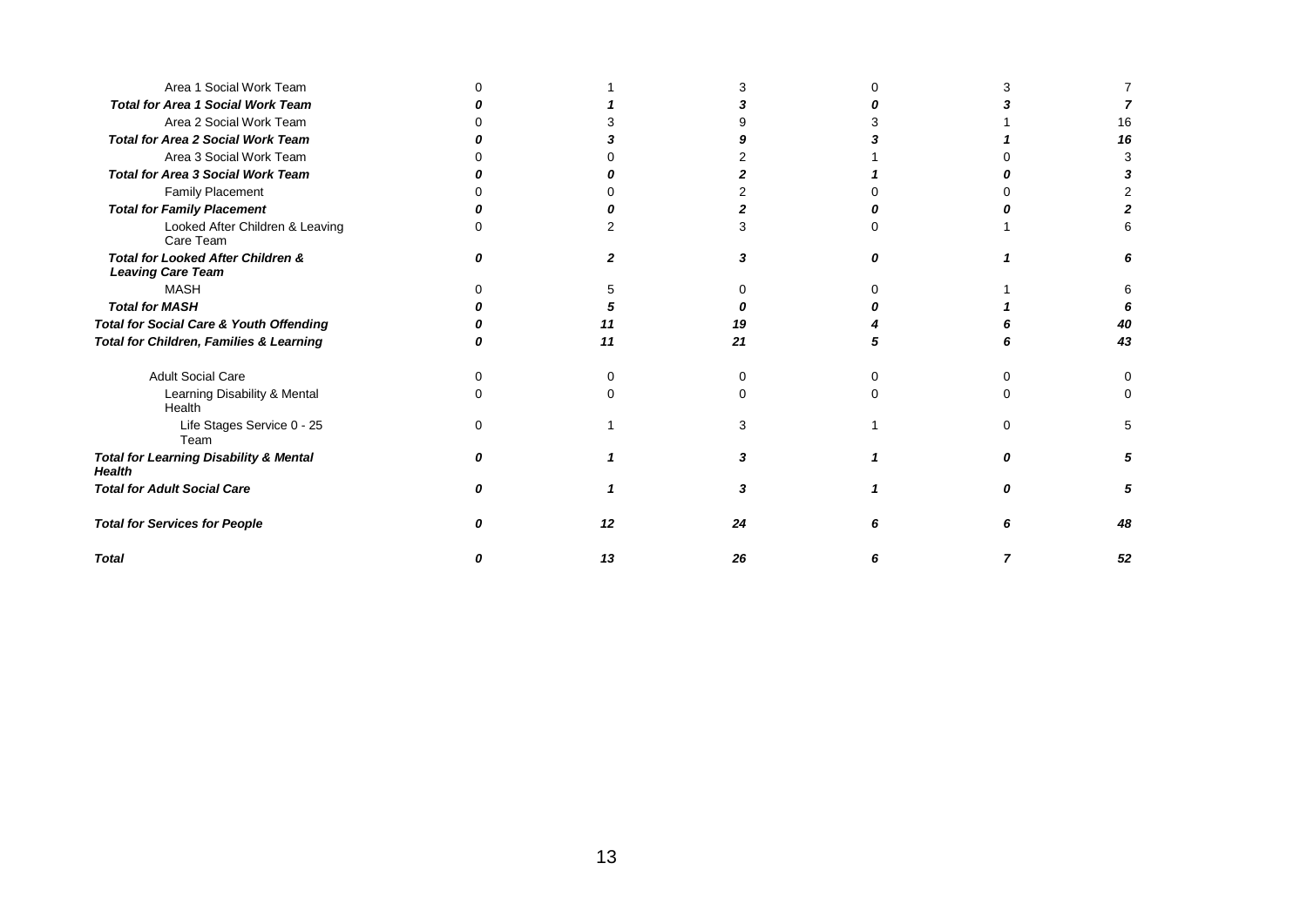<span id="page-14-0"></span>

| Service Area/Team                                                   | Inconclusive | <b>Not Upheld</b> | <b>Partially Upheld</b> | <b>Upheld</b>  | Withdrawn        | <b>Total</b>   |
|---------------------------------------------------------------------|--------------|-------------------|-------------------------|----------------|------------------|----------------|
| People                                                              | 0            | $\Omega$          | $\Omega$                | 0              | 0                | 0              |
| <b>Adult Social Care</b>                                            | O            | $\Omega$          | $\Omega$                | 0              | 0                | 0              |
| Children and Adults Learning<br>Disability                          | 0            | $\Omega$          | $\Omega$                | 0              | 0                | 0              |
| Life Stages 0-25                                                    | 0            | $\Omega$          |                         | 0              | $\Omega$         |                |
| <b>Total for Life Stages 0-25</b>                                   |              |                   |                         | 0              | 0                |                |
| <b>Total for Children and Adults Learning</b><br><b>Disability</b>  |              |                   |                         | $\Omega$       | 0                |                |
| <b>Total for Adult Social Care</b>                                  | O            | 0                 | 1                       | 0              | 0                | 1              |
| Children Families & Learning                                        | 0            | 0                 | $\Omega$                | 0              | 0                | 0              |
| Review & Development<br>Safeguarding                                | ∩            | $\Omega$          | $\Omega$                | $\Omega$       | $\Omega$         | 0              |
| Independent Reviewing Officer                                       |              | $\Omega$          | $\Omega$                |                | 0                |                |
| <b>Total for Independent Reviewing Officer</b>                      |              |                   | Λ                       |                | 0                |                |
| <b>Total for Review &amp; Development</b><br><b>Safeguarding</b>    |              | n                 | n                       |                | 0                |                |
| Social Care and Youth Offending                                     | 0            | $\Omega$          | $\Omega$                | $\Omega$       | $\Omega$         | $\Omega$       |
| Children in Our Care                                                |              | $\Omega$          | $\Omega$                | $\Omega$       | $\Omega$         | $\Omega$       |
| Looked After Through Care<br>Team                                   | ∩            | $\Omega$          | $\Omega$                | $\overline{2}$ | 0                | 2              |
| <b>Total for Children in Our Care</b>                               |              | 0                 | 0                       | $\mathbf{z}$   | 0                | 2              |
| Specialist Assessment &<br>Intervention                             | O            | $\Omega$          | $\Omega$                | $\Omega$       | 0                | $\Omega$       |
| Area 2                                                              |              | $\Omega$          |                         | 0              | 0                |                |
| <b>Total for Specialist Assessment &amp;</b><br><b>Intervention</b> | Ω            | 0                 |                         | 0              | $\boldsymbol{0}$ | $\mathbf{1}$   |
| <b>Total for Social Care and Youth Offending</b>                    |              |                   |                         | 2              | 0                | 3              |
| <b>Total for Children Families &amp; Learning</b>                   |              |                   |                         | 3              | $\Omega$         |                |
| <b>Total for People</b>                                             | 0            | 0                 | $\mathbf{z}$            | 3              | 0                | 5              |
| Services for People                                                 | ∩            | $\Omega$          | $\Omega$                | 0              | 0                | 0              |
| Children, Families & Learning                                       |              | $\Omega$          | $\Omega$                | 0              | 0                | $\Omega$       |
| Social Care & Youth Offending                                       |              | $\Omega$          | $\Omega$                | 0              | 0                | 0              |
| Area 1 Social Work Team                                             |              | O                 | 0                       | 0              | 2                |                |
| <b>Total for Area 1 Social Work Team</b>                            |              | O                 |                         | 0              | $\mathbf{2}$     | $\overline{2}$ |
| Area 2 Social Work Team                                             |              |                   |                         | 0              | $\Omega$         |                |
| <b>Total for Area 2 Social Work Team</b>                            |              |                   |                         |                |                  |                |
| Looked After Children & Leaving                                     |              | ∩                 |                         | $\Omega$       | $\Omega$         | 3              |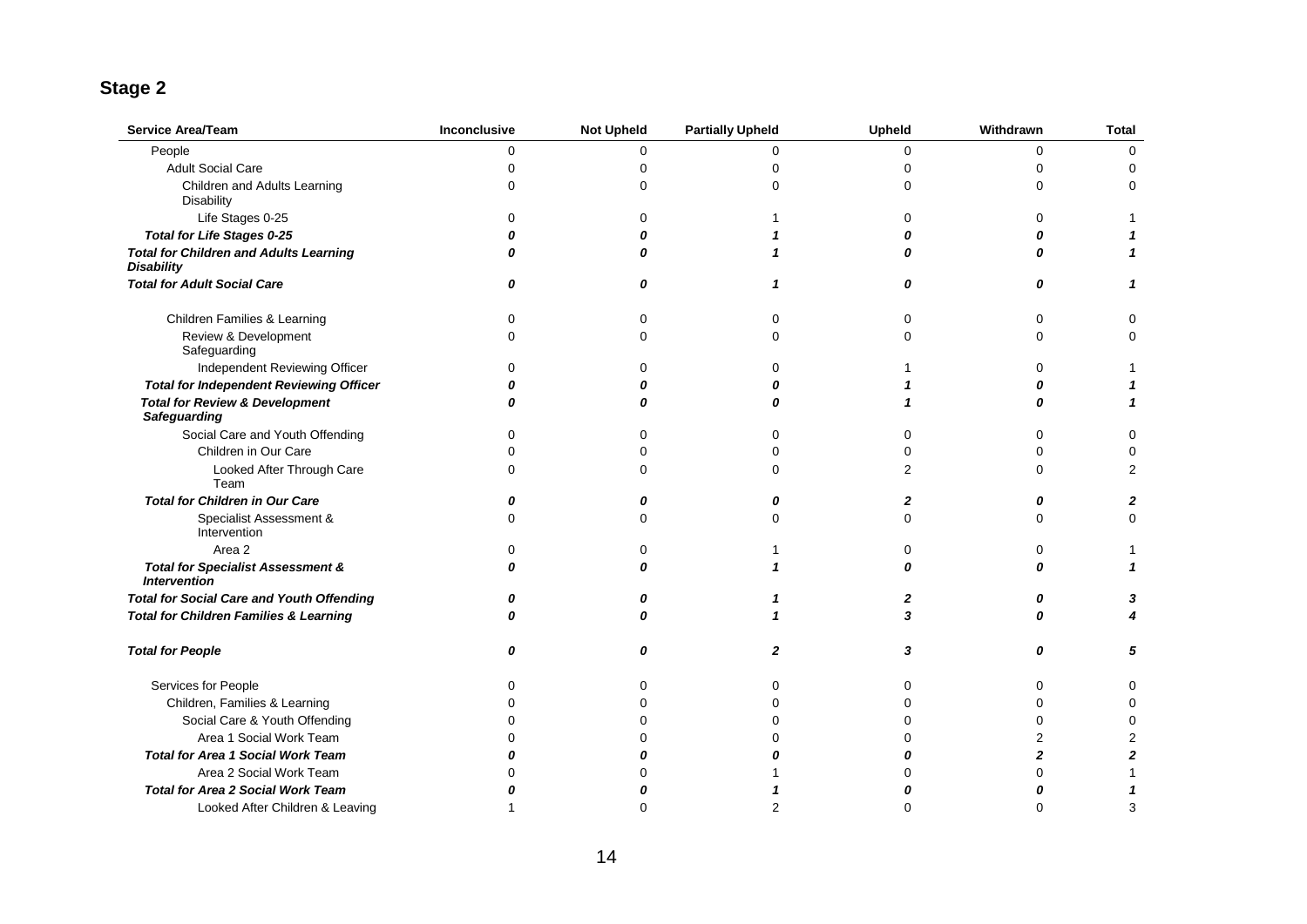| Care Team                                                     |  |  |    |
|---------------------------------------------------------------|--|--|----|
| Total for Looked After Children &<br><b>Leaving Care Team</b> |  |  |    |
| <b>MASH</b>                                                   |  |  |    |
| <b>Total for MASH</b>                                         |  |  |    |
| <b>Total for Social Care &amp; Youth Offending</b>            |  |  |    |
| Total for Children, Families & Learning                       |  |  |    |
| <b>Adult Social Care</b>                                      |  |  |    |
| Learning Disability & Mental<br>Health                        |  |  |    |
| Life Stages Service 0 - 25<br>Team                            |  |  |    |
| <b>Total for Learning Disability &amp; Mental</b><br>Health   |  |  |    |
| <b>Total for Adult Social Care</b>                            |  |  |    |
| <b>Total for Services for People</b>                          |  |  |    |
| <b>Total</b>                                                  |  |  | 13 |
|                                                               |  |  |    |

<span id="page-15-0"></span>

| <b>Service Area/Team</b>                                            | Inconclusive | <b>Not Upheld</b> | <b>Partially Upheld</b> | <b>Upheld</b> | Withdrawn | Total |
|---------------------------------------------------------------------|--------------|-------------------|-------------------------|---------------|-----------|-------|
| People                                                              |              |                   |                         |               |           |       |
| Children Families & Learning                                        |              |                   |                         |               |           |       |
| Social Care and Youth Offending                                     |              |                   |                         |               |           |       |
| Specialist Assessment &<br>Intervention                             |              |                   |                         |               |           |       |
| Area 2                                                              |              |                   |                         |               |           |       |
| <b>Total for Specialist Assessment &amp;</b><br><b>Intervention</b> |              |                   |                         |               |           |       |
| <b>Total for Social Care and Youth Offending</b>                    |              |                   |                         |               |           |       |
| <b>Total for Children Families &amp; Learning</b>                   |              |                   |                         |               |           |       |
| <b>Total for People</b>                                             |              |                   |                         |               |           |       |
| <b>Total</b>                                                        |              |                   |                         |               |           |       |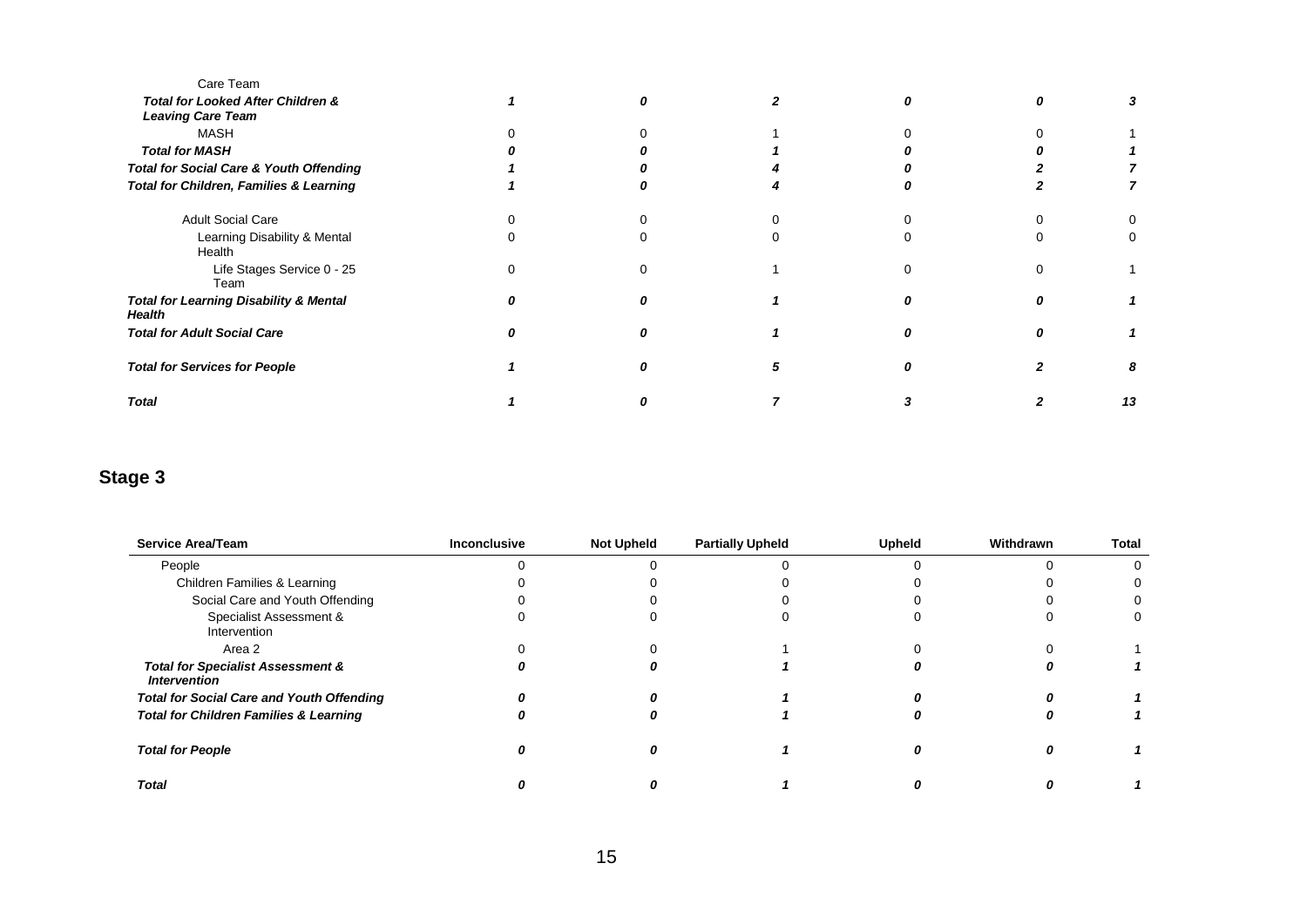# <span id="page-16-0"></span>**Local Government Ombudsman Complaints**

Two complaints were referred to the LGO during 2014/15. The LGO determined one of these complaints during 2014/15.

The first concerned the Council allegedly failing to properly financially support the placement of children with an individual prior to a Special Guardianship Order being issued.

The second concerned the Council failing to implement recommendations made following a Stage 2 investigation and a Stage 3 Review Panel. The LGO's decision was 'Upheld: Maladministration and Injustice'*.* The LGO recommend the Council apologise for this and pay the complainant a further payment of £100.

# <span id="page-16-1"></span>**Organisational Learning**

All resolution and organisational learning actions identified as a result of complaints are assigned to a responsible manager and progress against those actions is monitored by the Complaints Manager. In addition to those actions taken to resolve individual complaints several service improvements were made following complaint investigations during 2014/15. Some examples of these are detailed below.

- Following a complaint for Reviews (Looked After Children / Child Protection) an administrative system was implemented to ensure that parental consultation documents are automatically sent out two weeks prior to all looked after reviews.
- Following a complaint for Area 2 Social Work Team it was agreed that refresher training would be provided for Social Workers regarding Private Law applications including Section 7 and 37 reports.
- Following the same complaint for Area 2 Social Work Team it was also agreed that Managers and operational staff should receive guidance regarding the expected timescales that are acceptable to the organisation when responding to service users.
- Following a complaint for Family Placement staff were reminded of the importance of effective communication and the requirement to keep parents with parental responsibility informed of progress in respect of their children was reinforced.
- Following a complaint for the Looked After Children & Leaving care Team it was agreed that Children's Social Care deliver mandatory training for its staff on the engagement of and communication with fathers during assessment and care planning work.
- Following a complaint for Life Stages Service 0 25 mandatory training was provided for staff in relation to the Looked After process.

## <span id="page-16-2"></span>**Further recommendations**

There are no further recommendations.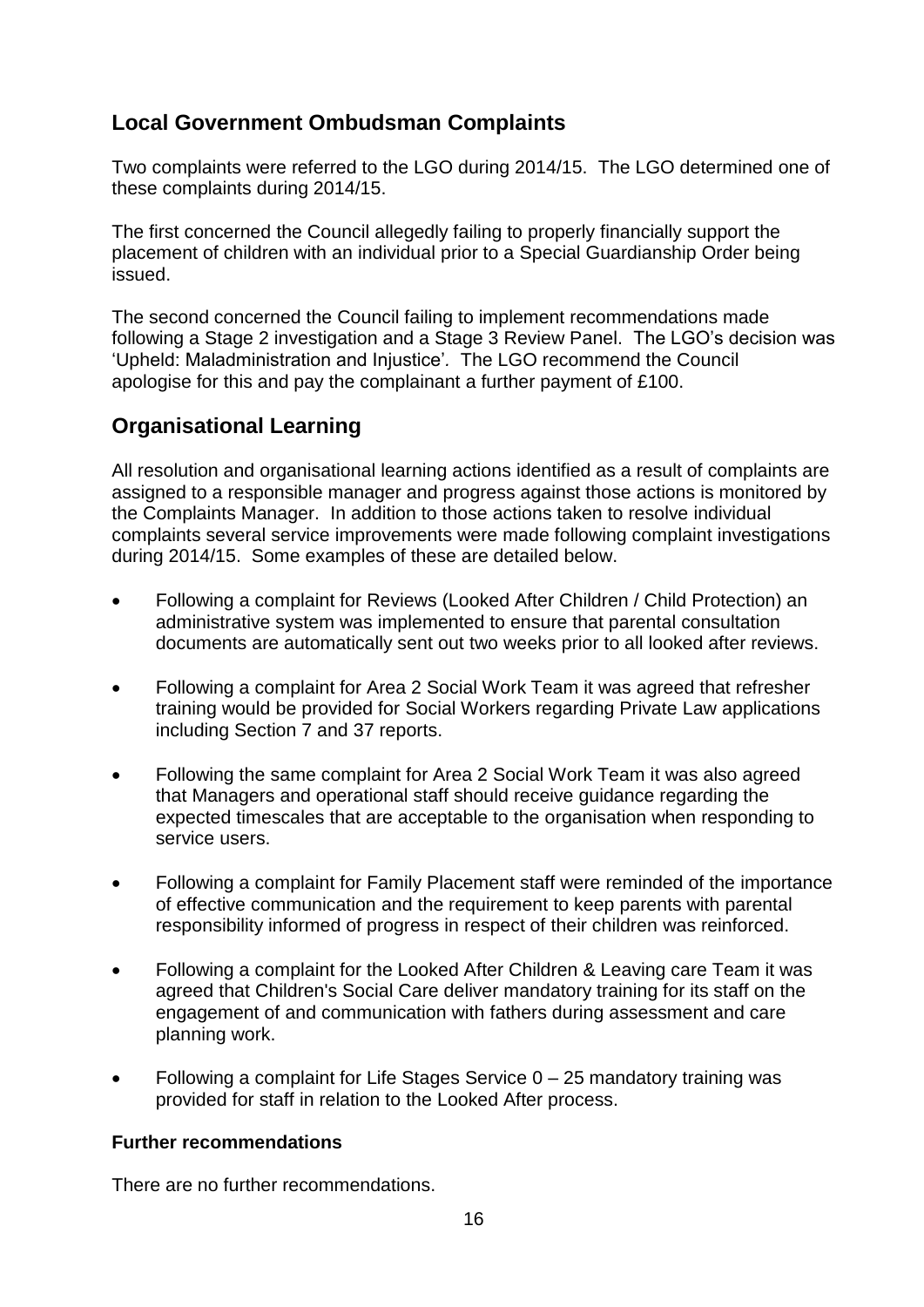# <span id="page-17-0"></span>**Performance against the Children's Social Care Complaints, Compliments and Comments Procedure**

The below performance measures are in relation to those complaints responded to during 2014/15.

## <span id="page-17-1"></span>**Timescales**

## <span id="page-17-2"></span>**Stage 1**

The target for responding to a complaint at Stage 1 is 10 working days, with a possible extension of up to 20 working days if the complaint is complex.

- 23.1% of Stage 1 complaint responses were sent out within 10 working days. This is a decrease in performance from 41.7% in 2013/14.
- A further 38.4% of Stage 1 complaint responses were sent out within 20 working days.
- In total 61.5% of Stage 1 complaint responses were sent out within the maximum 20 working day timescale, a decrease from 70.8% in 2013/14.

## <span id="page-17-3"></span>**Stage 2**

The target for responding to a complaint at Stage 2 is 25 working days, extendable up to a maximum of 65 working days.

- In 2014/15 11.1% of Stage 2 responses were sent out within 25 working days. This equates to one complaint compared to zero in 2013/14.
- One more complaint was responded to within the maximum timescale allowed (65 working days). This complaint was responded to in 26 working days. An extension was agreed with the complainant.
- The other eleven Stage 2 complaints were responded to between 78 and 176 working days. The complaint that took 176 working days to investigate was a particularly complex complaint. In all cases an extension was agreed with the complainant.

- <span id="page-17-4"></span> At Stage 3 the Review Panel should be held within 30 working day of the request. The Review Panel was held within 35 working days of the request due to the availability of both staff and the complainant.
- The Review Panel should write to the Director within 5 working day of the panel. They did so in four working days.